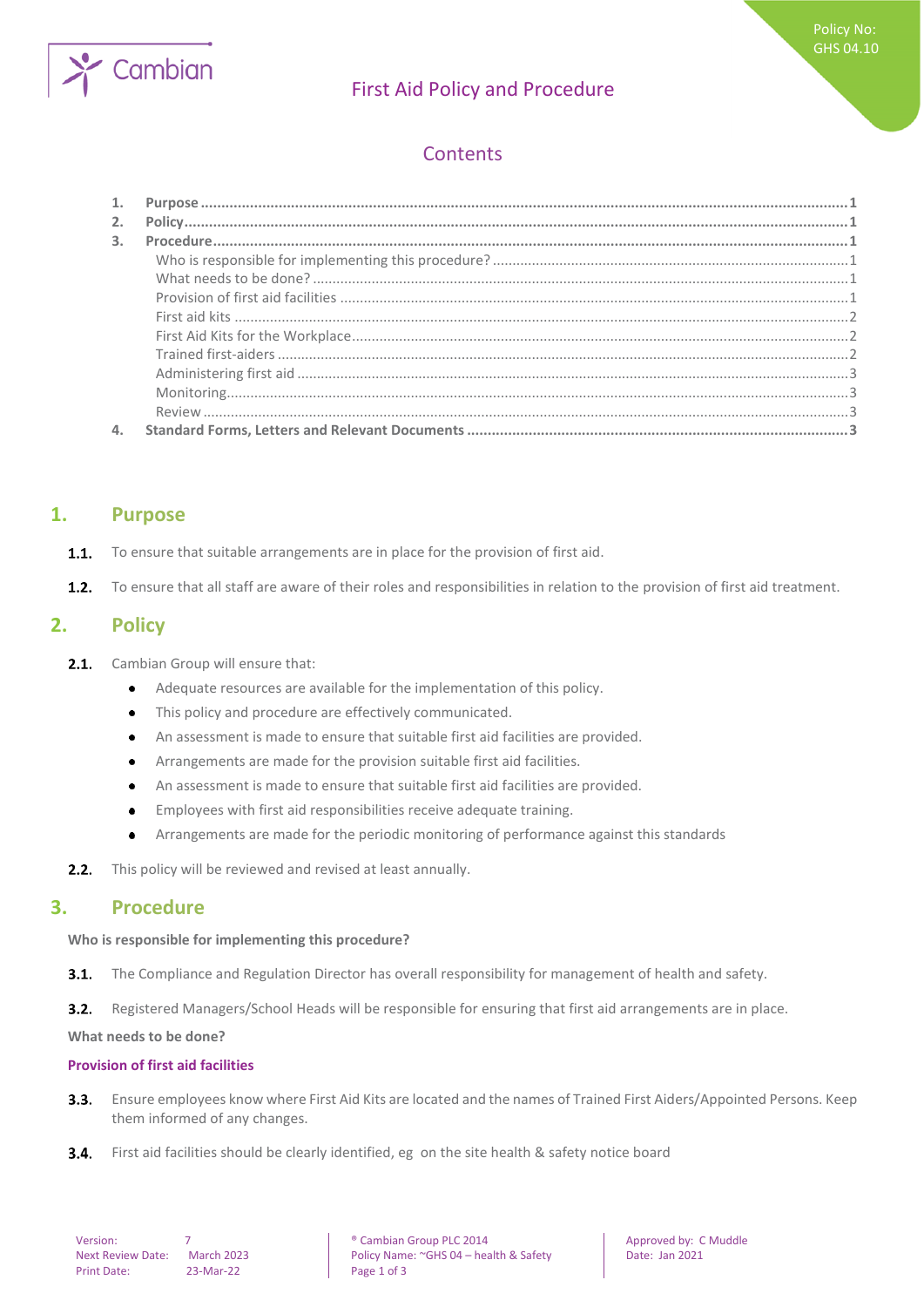

Policy No: GHS 04.10

- <span id="page-1-0"></span>Regularly check the contents of first aid kits and ensure they remain fully stocked. They should contain a First Aid  $3.5.$ Guidance card (HSE publication) which will specify the contents that should be provided.
- <span id="page-1-1"></span> $3.6.$ Contents of British Standard Compliant (BS 8599-1:2019)

#### **First Aid Kits for the Workplace**

| <b>Contents</b>                | <b>Small</b><br>Upto 25<br><b>Employees</b> | Medium<br>25 to 50<br><b>Employees</b> | Large<br>50 to 100<br><b>Employees</b> | <b>Travel</b><br>Individual<br>Employee |
|--------------------------------|---------------------------------------------|----------------------------------------|----------------------------------------|-----------------------------------------|
| F/A guidance leaflet           | $\mathbf 1$                                 | $\mathbf 1$                            | $\mathbf{1}$                           | $\mathbf{1}$                            |
| <b>Contents Label</b>          | $\mathbf{1}$                                | $\mathbf{1}$                           | $\mathbf 1$                            | $\mathbf{1}$                            |
| <b>Medium sterile dressing</b> | $\overline{2}$                              | $\overline{4}$                         | 6                                      | $\Omega$                                |
| Large sterile dressing         | $\overline{2}$                              | 3                                      | $\overline{4}$                         | $\mathbf{1}$                            |
| <b>Triangular dressing</b>     | $\overline{2}$                              | 3                                      | $\overline{4}$                         | $\mathbf 1$                             |
| Eye dressing                   | $\overline{2}$                              | 3                                      | $\overline{4}$                         | $\mathsf{O}\xspace$                     |
| <b>Adhesive dressings</b>      | 40                                          | 60                                     | 100                                    | 10                                      |
| <b>Sterile wet wipe</b>        | 20                                          | 30                                     | 40                                     | $\overline{4}$                          |
| Microporous tape               | $\mathbf{1}$                                | $\overline{2}$                         | 3                                      | 0                                       |
| Nitrile gloves - pair          | 6                                           | 9                                      | 12                                     | $\overline{2}$                          |
| <b>Finger Dressings</b>        | $\overline{2}$                              | 3                                      | $\overline{4}$                         | $\mathbf 0$                             |
| <b>Face shield</b>             | $\mathbf{1}$                                | $\mathbf 1$                            | $\overline{2}$                         | $\mathbf{1}$                            |
| <b>Foil blanket</b>            | $\mathbf 1$                                 | $\overline{2}$                         | 3                                      | $\mathbf 1$                             |
| Burn dressing 10 x 10cm        | $\mathbf 1$                                 | $\overline{2}$                         | $\overline{2}$                         | $\mathsf{O}\xspace$                     |
| <b>Clothing shears</b>         | $\mathbf{1}$                                | $\mathbf{1}$                           | $\mathbf{1}$                           | $\mathbf{1}$                            |
| <b>Conforming bandage</b>      | $\mathbf 1$                                 | $\overline{2}$                         | $\overline{2}$                         | $\mathbf 0$                             |

<span id="page-1-2"></span>**N.B. Where a first aid assessment of need identifies the need for eye wash stations, separate eyewash kits should be placed in those areas** 

**Trained first-aiders**

- Ensure that employees are aware that they can only give first aid if they hold a current first aid certificate. This treatment  $3.7.$ can be provided to employees, individuals, visitors and any other people who are within Cambian's control.
- $3.8.$ Provide sufficient First Aiders on the site, to take account of shifts and absences. Cambian's policy is that there should be a minimum of one trained first aider per site.